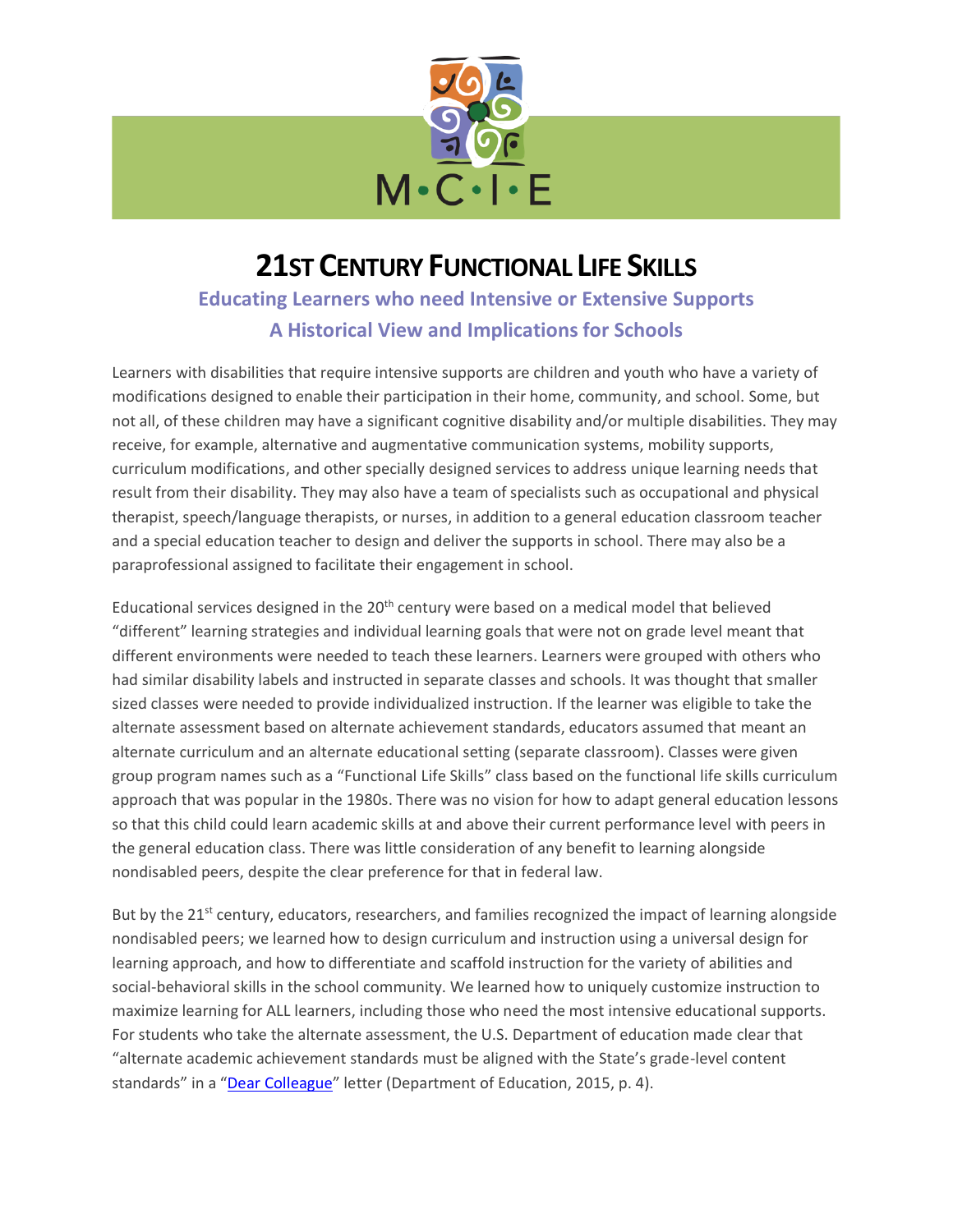Below, we provide the historical context for educating children and youth with extensive support needs and how we have moved into a new understanding of what truly "functional" life skills are for any person.

### **HISTORICAL CONTEXT**

**1960s:** A developmental logic assumed that the best way to teach children with "severe disabilities" was "to follow the sequence in which normal children learn." It was believed that curricula should assume that *specific behaviors cannot be taught independent from the various developmental levels; each level is prerequisite for achieving skills at the next level.*

**1970s:** Public Law 94-142 brought opportunities for learners with disabilities, especially those with intellectual and developmental disabilities, to attend public school. In some cases, special classes were designed, and special schools were built. But "In the early 1970s, parents and professionals began to question the appropriateness of the segregated school … School officials then started to move the learners to special education classrooms in regular schools*."* (Guess, Horner, et al., 1978). This often created "cluster schools" or "regional programs" in which neighborhood schools had an unnaturally high proportion of learners with low incidence disabilities and significant learning support needs.

Educators and families began to ask what skills will improve a "severely handicapped" child's ability to interact with the environment. They said: "*Teachers cannot afford to teach skills that have limited importance to the child, nor can they afford to perseverate on skills the child already knows." "Curricula for the severely handicapped should be directed toward those skills that are immediately functional for the child with the overall goal of training a cluster of skills that will permit the child to successfully and productively interact with the environment at some future time"* (Guess, Horner, et al., 1978).

This thinking led to the development of various "life skills curricula" and "community-based instruction" programs. Early research in the latter half of the 20<sup>th</sup> century focused on three lines of inquiry:

- **HOW** to teach learners with extensive support needs, usually identifying and demonstrating the utility of various instructional methods, often applied in intensive 1:1 teaching sessions.
- **MIAT** To teach learners who are not expected to achieve the same curricula standards as others without cognitive disabilities:
	- $\checkmark$  Content/activities that was aligned with a learner's "developmental" age as measured by tests designed for younger learners, (e.g., matching colors, identifying coins) or
	- $\checkmark$  Activities that would be increase participation in home and community settings (e.g., setting a table, using a washing machine, making toast).
- **E** WHERE to teach skills, particularly considering that there was evidence to suggest that learners with intellectual disabilities had difficulty generalizing from one setting to another. It was believed that teaching learners in the context in which the activity would occur was paramount.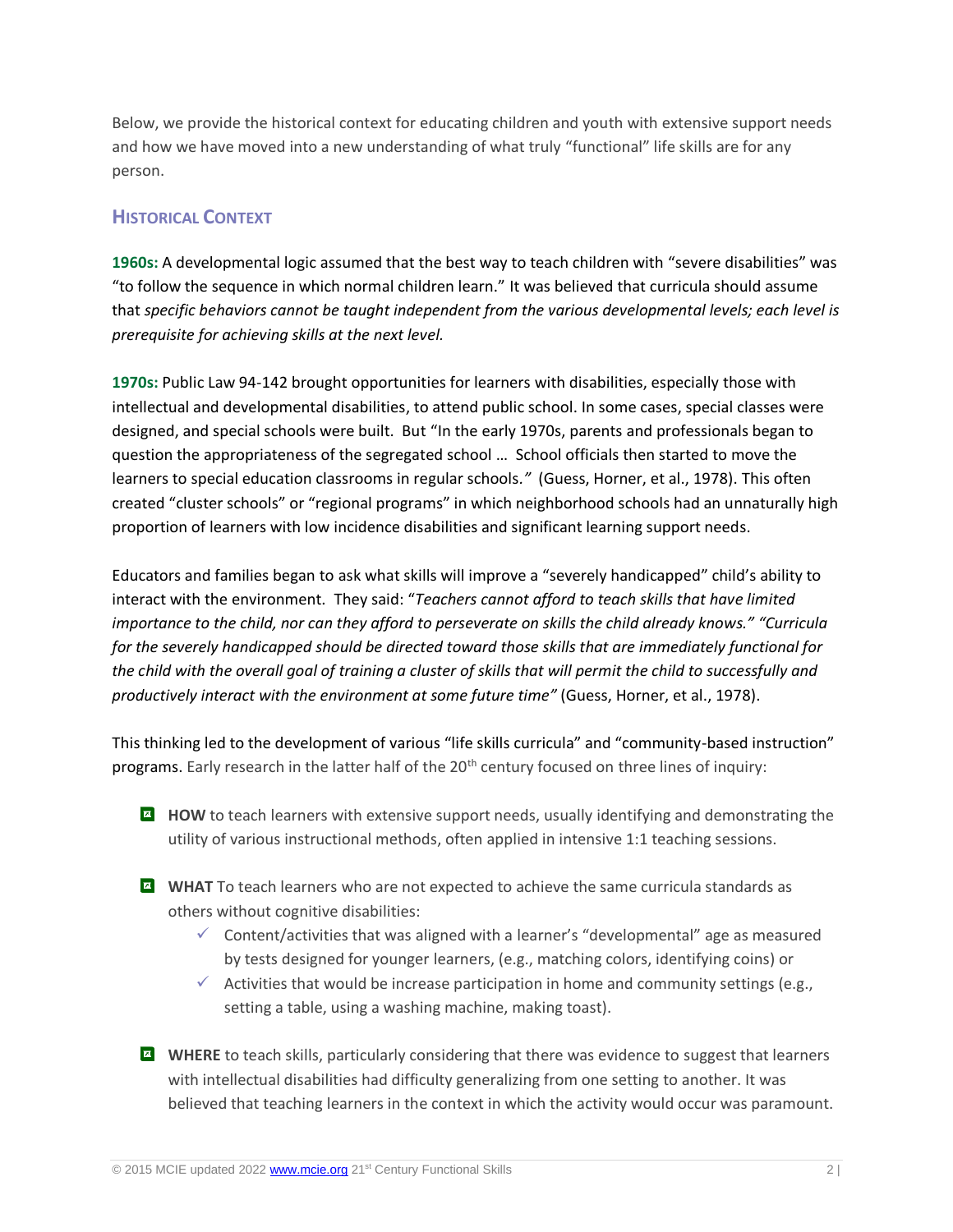Initial research suggested, however, that when learners received instruction alongside their same age peers who were developing "typically" without evidence of disability, they actually acquired more skills (Certo, Brown, Belmore, & Crowner, 1977).

**Functional Skills** at this time were defined as *"the variety of skills that are frequently demanded in natural domestic, vocational, and community environments."* And it was recommended that "*the teaching of skills that are only appropriate in school environments should be minimized, and the teaching of skills that are appropriate in the least restrictive non-school and post-school environments should be maximized." (*Brown, Branston, Hamre-Nietupski, Pumpian, Certo, & Gruenewald 1979).

**1980s**: Research and experience with teaching learners who had "severe and profound handicaps," as they were called at the time, began to change the practices in our country. It was argued that:

*…segregation of even the most severely handicapped (SH) youth from their nonhandicapped peers greatly reduces their personal growth and development. Programming that occurs exclusively in the classroom and simulation activities alone are clearly inadequate for SH individuals who are expected to function in heterogeneous community and domestic environments. The probability of an SH student performing a skill in a setting different from where he or she originally learned it is highly unlikely without sufficient practice. SH youth cannot be expected to develop more sophisticated behavior if they are only exposed to other SH youth. It is critical that higher functioning and nonhandicapped youth be available for interaction.*

(Wehman & Hill, 1982).

By 1989 it was recognized that *"*any important skill, attitude, or value that can be developed in a clustered school also can be developed in a home school.**"** And **"**there are many important skills, attitudes, and values that can be developed in a home school that cannot be developed in a clustered school.*"* (Brown, Long, Udvair-Solner, Davis, VanDeventer, Ahlgren, Johnson, Gruenwald, & Jorgensen, 1989)

- **E** WHAT learners were learning began to shift to include the social skills for interacting with nondisabled peers and modified general education curricula
- **WHERE** learners learned also began to shift to neighborhood schools, although placement continued to be primarily in separate classes designed only for learners with disabilities, often placing those learners with similar disabilities together. There was an increased focus on "integrating" learners with disabilities, particularly in non-academic classes.

1990s: In the last decade of the 20<sup>th</sup> century, there were many books, research articles, and commentary on what we called the "inclusion" of learners with disabilities, especially in high schools. It was noted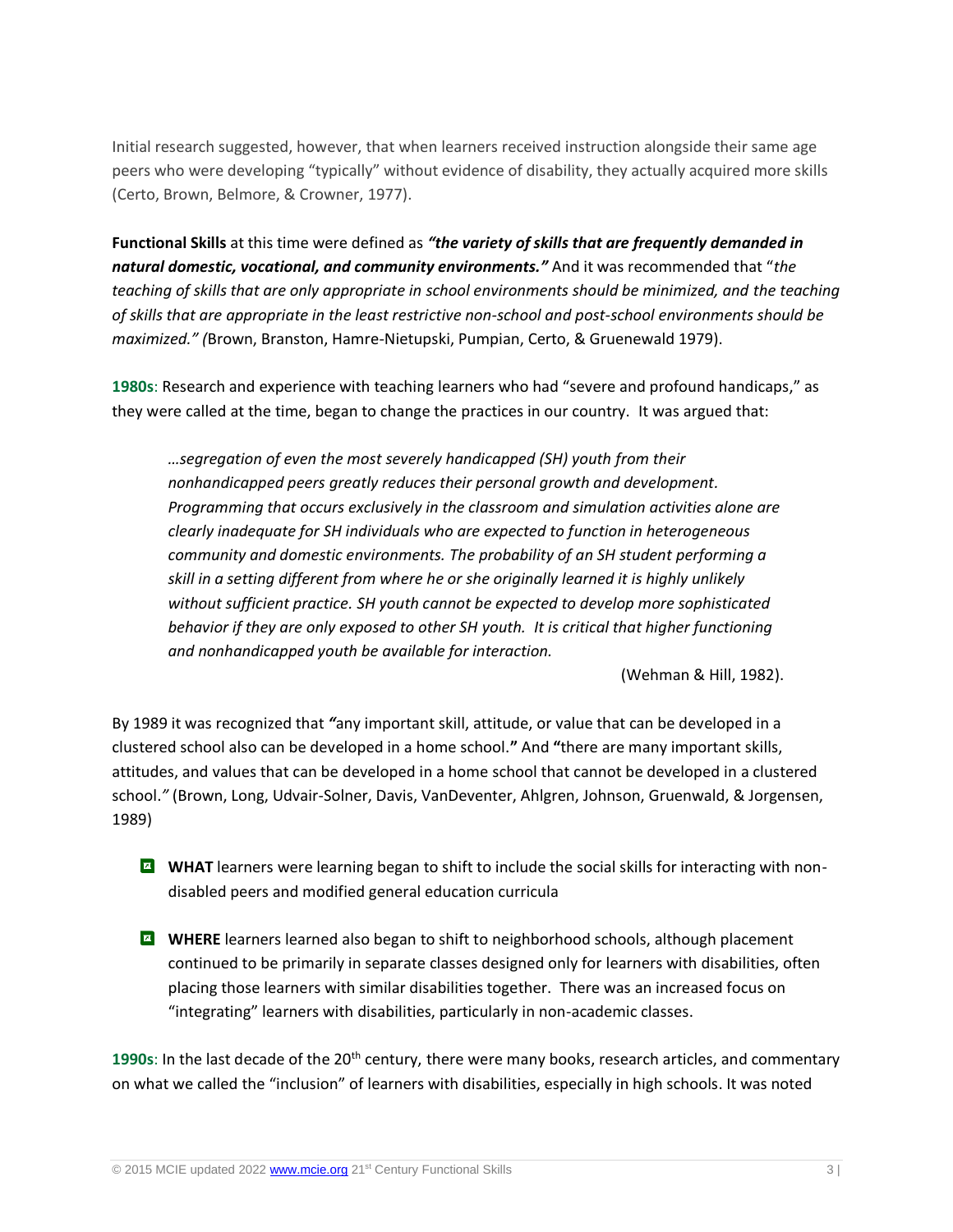that "…high schools provide a wealth of opportunities for the development of interpersonal relationships and effective work habits" and "…more than preparation for work" (Fisher & Sax, 1999)*.*

Research began to demonstrate the benefits of inclusion, such as

- **membership** (Schnorr, 1997),
- **social relationships** (Kennedy & Itkonen, 1994),
- access to **interesting core curriculum** (Jorgensen, 1998), and
- increase in **literacy** (Ryndak, Morrison, & Sommerstein, 1999).

**If** It became clearer that WHERE learners should learn was in general education classes with nondisabled peers.

By **2000**, evidence of the benefits and outcomes of inclusive education practices for learners with intensive support needs (usually with disability labels of Down Syndrome, Autism, Intellectual Disability, and Developmental Disability) was plentiful.

*It is now widely affirmed that lifestyle improvements require participation in general education environments in which learners with disabilities are welcome as full members of school and classroom communities where social relationships with typically developing peers can flourish.*

Bilingsley and Albertson, 1999

#### **MOVING TOWARD THE 21ST CENTURY**

The Individuals with Disabilities Education Act (IDEA), as reauthorized in 2004, mandates that learners with disabilities make progress in the general curriculum (the same curriculum as offered to nondisabled learners). The intent was to communicate high expectations, reduce poor post-school outcomes, and promote a shift in philosophy about how, what, and where to teach learners with disabilities. Research (Copeland & Cosby, 2008/2009) and commentary (Whemeyer, 2006) clearly points to the advantage of inclusive education for ALL learners with disabilities and notes a distinction between placement per se and inclusion as a process that requires careful planning. The use of collaborative teaming requires collaborative planning time built into the school schedule and teachers who know how to use effective collaborative techniques. The promise of a school-wide approach that recognizes ALL learners as fully participating members addresses the structural, functional, and human resource challenges (McCart, Sailor, Bezdek, & Satter, 2014; Sailor and McCart, 2014).

*Organizing both planning and instruction around the principles for universal design for leaning (UDL; Curry, 2003) could be especially influential for increasing the extent to which learners with extensive support needs are involved and make progress in the general curriculum in general education contexts. As observed by Spooner et al. (2006), when practices that reflect UDL principles are couple with other recent innovations (e.g.,*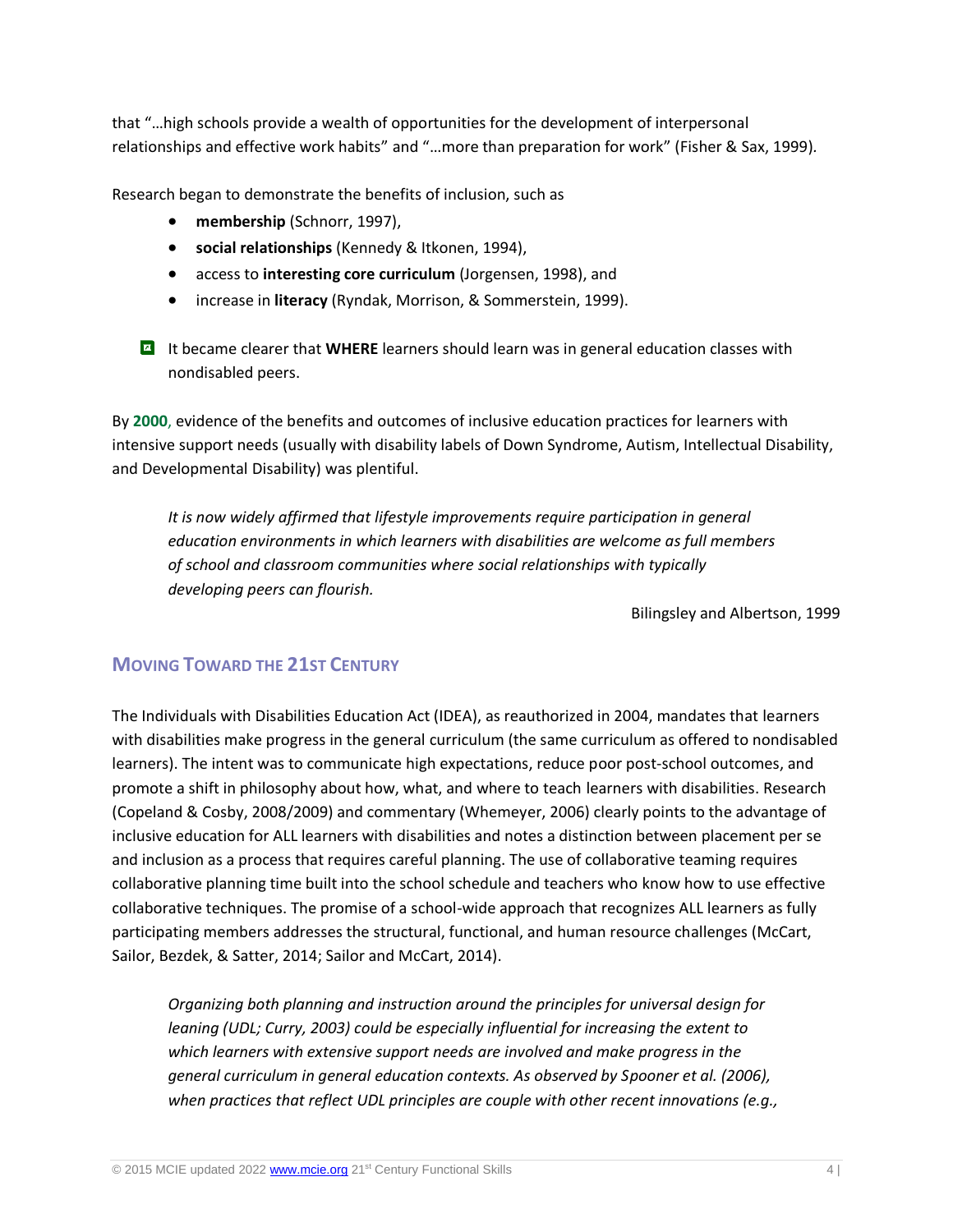## *self-determination, teaching standards), they provide the foundation for learners with extensive support needs to access the general education curriculum.*

Ryndak, Jackson, and White, 2013

| <b>OLD Definition of Functional Skills</b>                                                                                                                                                                                                                                                                                                                                                                                                                                                                                                                                                                                                                                                                                                                                      | <b>NEW Definition of Functional Skills</b>                                                                                                                                                                                                                                                                                                                                                                                                                                                                                                                                                                                                                                                                                                                                                                                                                                                                                                                                                                                                                   |
|---------------------------------------------------------------------------------------------------------------------------------------------------------------------------------------------------------------------------------------------------------------------------------------------------------------------------------------------------------------------------------------------------------------------------------------------------------------------------------------------------------------------------------------------------------------------------------------------------------------------------------------------------------------------------------------------------------------------------------------------------------------------------------|--------------------------------------------------------------------------------------------------------------------------------------------------------------------------------------------------------------------------------------------------------------------------------------------------------------------------------------------------------------------------------------------------------------------------------------------------------------------------------------------------------------------------------------------------------------------------------------------------------------------------------------------------------------------------------------------------------------------------------------------------------------------------------------------------------------------------------------------------------------------------------------------------------------------------------------------------------------------------------------------------------------------------------------------------------------|
| Functional Skills refer to skills that are frequently<br>used in natural home, vocational, and community<br>environments. These generally are related to<br>making purchases, ordering from a menu,<br>cleaning a house, making a bed, cooking, doing<br>laundry, buying groceries, and community<br>Curricula are typically grouped in categories such<br>as domestic living, self-care, community living<br>(including mobility), and pre-vocational skills.<br>Instruction is often delivered in simulated special<br>education classes as well as in community<br>settings near the school. Skills such as telling time<br>and counting coins are considered "functional<br>math" while reading emergency and common<br>signage are considered "functional reading" skills. | Functional skills refer to skills that are frequently<br>demanded in schools, community settings, and<br>future post-secondary (work and living) settings.<br>These include content derived from curricula in<br>the core curricula offered to all learners, such as<br>science, art, music, history, English literature,<br>geography, and math. Literacy skills that can be<br>applied within age-appropriate regular<br>classrooms are functional. In addition,<br>communication skills that enable a learner to give<br>an opinion, interacting with peers and adults,<br>sharing knowledge, and asking questions are<br>particularly functional. Self-advocacy and self-<br>determination skills will function to help a learner<br>participate in planning his or her transition to<br>middle school, high school, and the community<br>after school. By conducting an assessment of the<br>skills required in the variety of school settings,<br>"functional" skills such as following a schedule,<br>swiping a lunch card, initiating a voice-output |
|                                                                                                                                                                                                                                                                                                                                                                                                                                                                                                                                                                                                                                                                                                                                                                                 | device, can be incorporated into the school day.                                                                                                                                                                                                                                                                                                                                                                                                                                                                                                                                                                                                                                                                                                                                                                                                                                                                                                                                                                                                             |

Instruction that is delivered in inclusive settings with nondisabled peers from early childhood through high school provides all learners with access to the curriculum. And as our colleagues Cheryl Jorgensen, Michael McSheehan, and Rae Sonnenmeier describe in their 2010 publication **The Beyond Access Model**, authentic inclusion is more than curricular access: it is about being a valued member of the school community, participating in social and academic activities that are meaningful and intentionally designed by a team, which results in learning skills that could not be acquired in a separate, segregated classroom.

#### *What about "functional" skills?*

In the 20<sup>th</sup> century, "Functional math" typically focused on identifying and counting coins (sometimes on paper and sometimes plastic) and "functional reading" focused on reading safety signs and a few social words such as greetings. Today the majority of people use debit and credit cards; schools even use lunch cards to *paying* for lunch. Literacy skills focus on core content vocabulary, telling jokes, adapting literature with pictures and simplifying to the essential story lines. Assistive and communication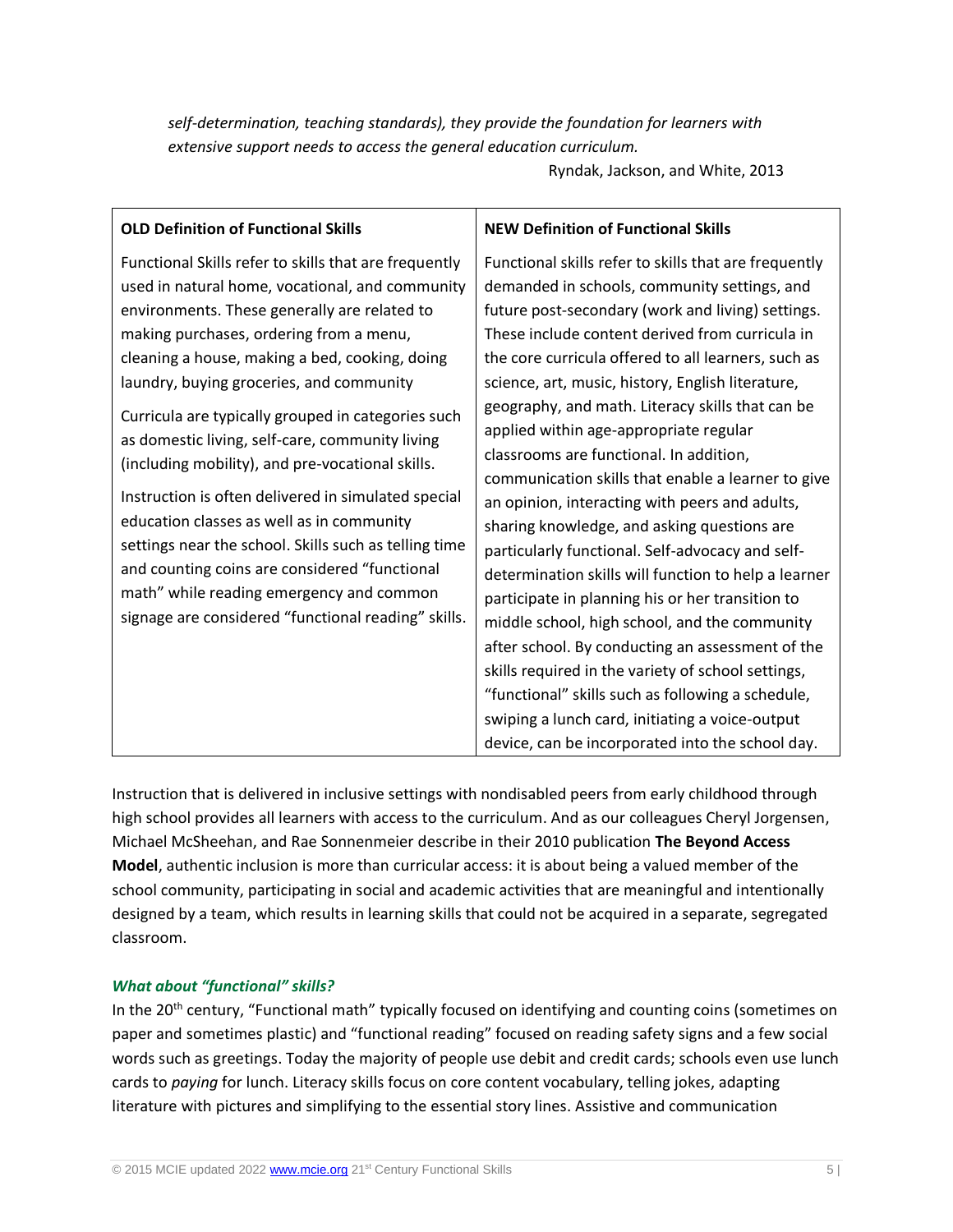technology applications are available and used by peers as well as the student who "needs" the device for their communication – normalizing alternative communication as a natural part of the human experience. Functional skills are those skills that enable a person to be a social communicator, and classroom learner or a workplace employee; they are social skills, communication skills, self-advocacy skills, and self-regulation skills. They are skills in using accommodations as a part of life.

Based on Lou Brown's writings, the following checklist is provided to identify if skills are truly "functional" for a child or youth with an Individualized Education Program.

# **IDENTIFYING "FUNCTIONAL" SKILLS**

| Is the target skill: |                                                                                                                                                                                                                        | <b>YES</b> | NΟ |
|----------------------|------------------------------------------------------------------------------------------------------------------------------------------------------------------------------------------------------------------------|------------|----|
|                      | 1. Age-Appropriate<br>Is the skill similar to skills demonstrated by peers without disabilities?<br>Are the materials and the methods used to teach the skill appropriate for<br>the chronological age of the learner? |            |    |
| 2.                   | <b>Relevant: Required now</b><br>If the child/youth does not perform the skill, will an adult or another person<br>have to do it for him/her?                                                                          |            |    |
| 3.                   | <b>Relevant: Required as an adult</b><br>Is this an important skill that will be required for community participation,<br>future employment, or interactions with peers when the child/youth is an<br>adult?           |            |    |
|                      | 4. Useful<br>Will the child/youth have the opportunity to use the skill in other places<br>and at other times beyond the teaching and learning experience?                                                             |            |    |
| 5.                   | Interesting to the Learner and Family?<br>Is this a skill that is a priority for the child/youth to learn?<br>Does the family want their child to learn and use this skill?                                            |            |    |
| 6.                   | <b>Socially Elevating</b><br>Will this skill increase the likelihood for:<br>increased social contacts & relationships?<br>✓<br>social competence?                                                                     |            |    |
|                      | 7. Increasing Access to Social and Learning Activities<br>Does the skill enable the child/youth to participate in more activities with<br>same-age nondisabled peers?                                                  |            |    |
| 8.                   | <b>Increasing Communicative Competence</b><br>Is it likely that the child/youth will have enhanced communications and<br>interactions with peers as a result of learning this skill?                                   |            |    |
|                      | <b>TOTAL:</b>                                                                                                                                                                                                          |            |    |